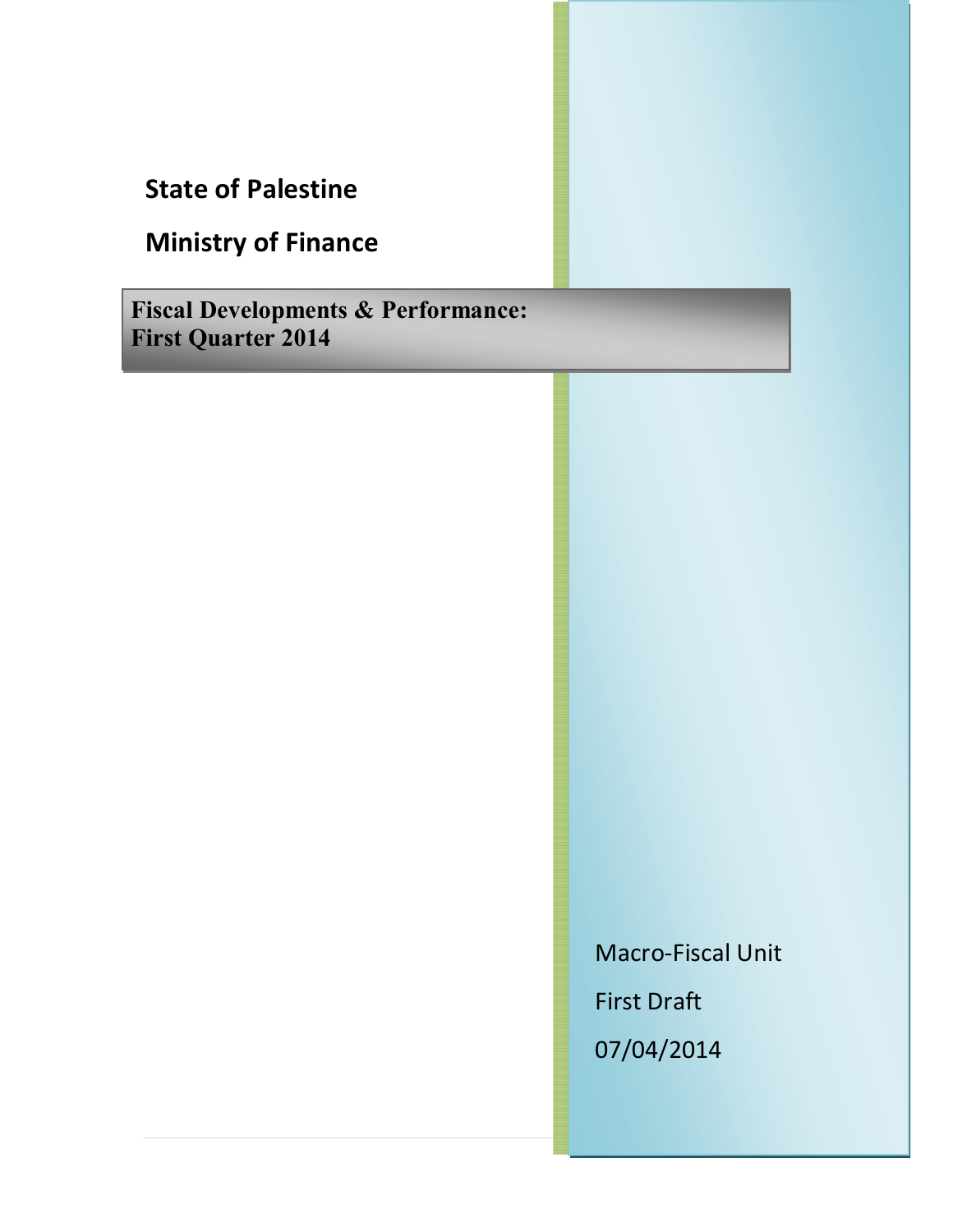### **Fiscal Operations Q1-2014**

- **Budget execution highlights:**
- · **Total budget deficit** for the first quarter of 2014 amounted to around NIS 1.02 billion, a 12% decrease over the parallel quarter of 2013. The total deficit is below the quarterly budget target<sup>1</sup> by NIS 450 million (30.7%). The recurrent budget deficit amounted to NIS 728 million, a 28% decline over the first quarter of 2013, and is below the budget target by NIS 421 million (37%).
- · **Gross Revenues** in Q1 2014 amounted to NIS 2.9 billion, exceeding its budget target by 18%. 2 **Total net revenues** in Q1 2014 were also above t`he quarterly budget target by NIS 364 million (16%) due to the over performance of domestic tax revenues and clearance revenues by NIS 245 million and NIS 180 million, respectively. Domestic tax revenue amounted to NIS 827 during the  $1^{st}$  quarter of 2014, a 24% increase over the parallel period last year, while clearance revenue amounted to NIS 1.82 billion, a 31% increase over Q1 2013.
- · **Total Expenditures and Net Lending** in Q1 2014 amounted to NIS 3.42 billion, which is below the budget target by NIS 59 million (2%) due to the most components of expenditures (Wage bill, transfers, minor capital, interest payment) not reaching their quarterly budget targets.
- · **The wage bill** in Q1 2014 amounted to around NIS 1.76 billion and was below the quarterly budget target by NIS 56 million (3%).
- · **Use of goods & services** amounted to NIS 597 million during Q1 2014, and were above the budget target by NIS 113 million (23.3%). **Social contributions, transfers, minor capital, and interest** were all below their budget targets by NIS 2 million, NIS 152 million, NIS 13 million, and NIS 23 million, respectively.
- · **Net Lending** amounted to NIS 223 million during the first quarter of 2014, an increase of 93% over the parallel period of 2013, and reaching 37% of its budget target.
- · **Budget support** disbursement in Q1 2014 amounted to NIS 631.5 million, reaching only 13% of the amount budgeted while **development projects financing** of NIS 123.3 million was 54% higher than the amount disbursed in the first quarter of 2013, reaching 11.4% of the 2014 budget target.
- · **Domestic debt stock** level fell to NIS 4.27 billion as the Treasury managed to decrease its **domestic debt** by NIS 140.5 million during Q1 2014.
- · **Total net accumulation of arrears** during Q1 2014 reached NIS 580 million including development expenditures arrears of NIS 71 million and tax refund arrears of NIS 100 million. Arrears to the private sector including the "other" component of tax refunds arrears amounted to NIS 225 million.

 $1$  Quarterly budget target is 25% of the approved annual budget.

 $2$  Gross Revenues is the summation of Gross Domestic Revenues and Clearance Revenues.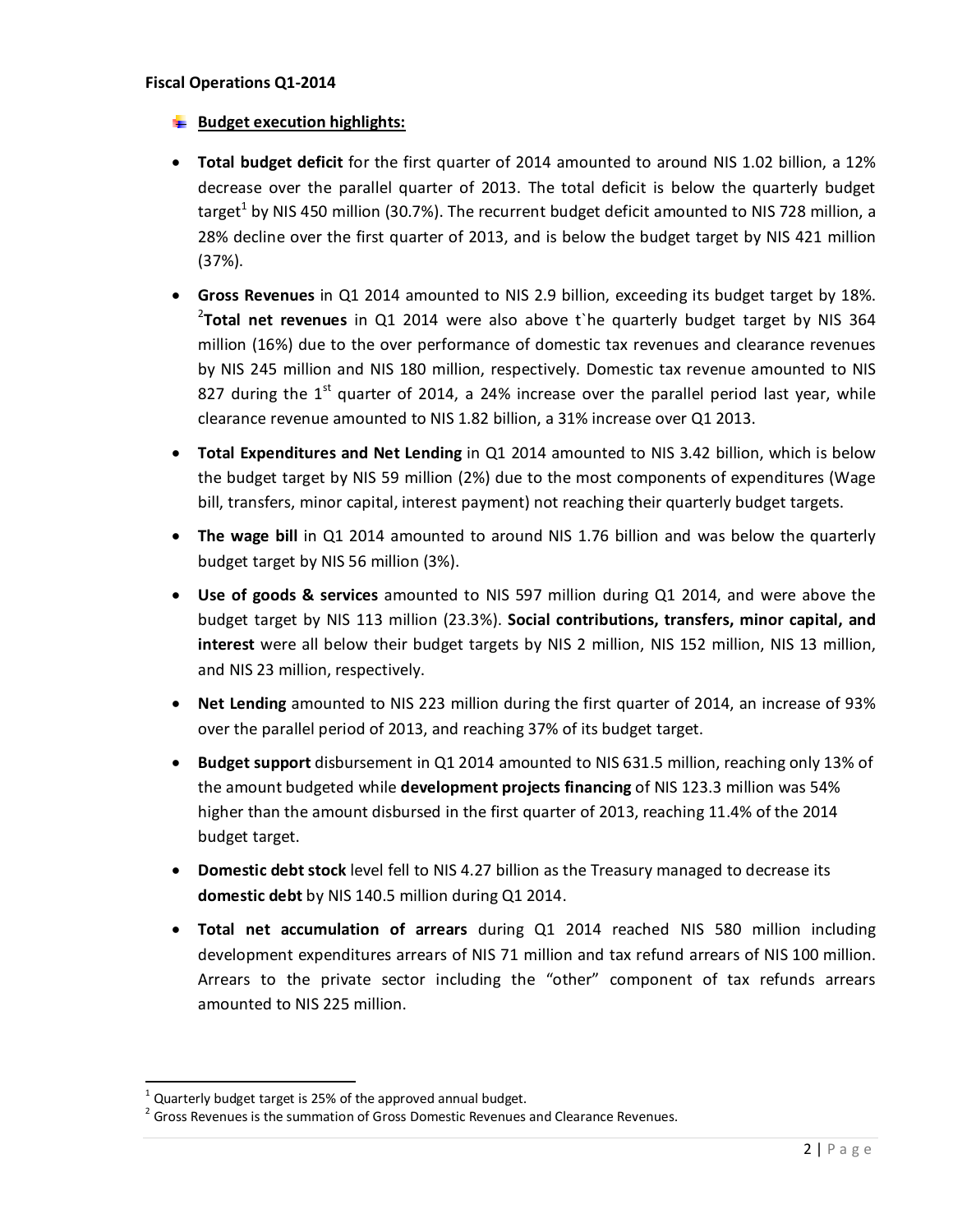|                                                            | Q1 14         | Q113               | Q1 2014/Q1   | <b>Difference</b>   | 2014                    | $3/12$ share | Achieved %    | Deviation<br>from  | Deviation      |
|------------------------------------------------------------|---------------|--------------------|--------------|---------------------|-------------------------|--------------|---------------|--------------------|----------------|
|                                                            |               |                    | 2013         | between<br>quarters | <b>Budget</b>           | of budget    | of budget     | budget             | from budget    |
|                                                            | NIS million   | <b>NIS million</b> | %            | Nis million         | NIS million NIS million |              | %             | <b>NIS million</b> | %              |
| <b>Gross Revenues</b>                                      | 2905.4        | 2381.9             | 22%          | 523.48              | 9871                    | 2468         | 29.4%         | 438                | 17.7%          |
| <b>Total Net Revenues</b>                                  | 2692.2        | 2210.0             | 22%          | 482.12              | 9311                    | 2328         | 28.9%         | 364                | 15.7%          |
| Gross Domestic Revenue                                     | 1088.8        | 993.2              | 10%          | 95.63               | 3326                    | 832          | 32.7%         | 257                | 30.9%          |
| <b>Domestic Tax Revenues</b>                               | 827.2         | 666.5              | 24%          | 160.73              | 2329                    | 582          | 35.5%         | 245                | 42.1%          |
| Income Tax                                                 | 358.4         | 312.7              | 15%          | 45.75               | 742                     | 186          | 48%           | 173                | 93.2%          |
| Value Added Tax                                            | 324.0<br>64.0 | 183.5<br>48.6      | 77%<br>32%   | 140.56<br>15.37     | 912<br>225              | 228<br>56    | 36%           | 96<br>8            | 42.1%<br>13.7% |
| Customs                                                    | 0.5           | 1.3                | -63%         | $-0.79$             | 13                      | 3            | 28.4%<br>3.6% | $-3$               | $-85.4%$       |
| Excises on Beverages<br>Excises on Tobacco                 | 73.3          | 113.1              | $-35%$       | $-39.77$            | 422                     | 106          | 17.4%         | $-32$              | $-30.5%$       |
| Property Tax                                               | 7.0           | 7.4                | -5%          | -0.39               | 15                      | 4            | 47%           | 3                  | 86.2%          |
| <b>Clearance Revenue</b>                                   | 1816.6        | 1388.7             | 31%          | 427.85              | 6545                    | 1636         | 27.8%         | 180                | 11.0%          |
| Customs                                                    | 565.9         | 459.4              | 23%          | 106.54              | 2247                    | 562          | 25.2%         | $\overline{4}$     | 0.7%           |
| Value Added Tax                                            | 579.6         | 488.6              | 19%          | 91.06               | 2120                    | 530          | 27.3%         | 50                 | 9.4%           |
| Purchase Tax                                               | $-1.1$        | 5.5                | -120%        | -6.55               | 23                      | 6            | -4.7%         | $-7$               | $-118.7%$      |
| Petroleum Excise                                           | 634.4         | 431.6              | 47%          | 202.80              | 2145                    | 536          | 30%           | 98                 | 18.3%          |
| Income Tax                                                 | 37.7          | 3.7                | 919%         | 34.00               | 10                      | 3            | 377%          | 35                 | 1408.0%        |
| Tax Refunds (-)                                            | 213.2         | 171.8              | 24%          | 41.36               | 560                     | 140          | 38%           | 73                 | 52.3%          |
| Fuel                                                       | 183.2         | 130.9              | 40%          | 52.33               | 480                     | 120          | 38%           | 63                 | 52.7%          |
| Other (2)                                                  | 30.0          | 40.9               | $-27%$       | $-10.98$            | 80                      | 20           | 37%           | 10                 | 49.8%          |
| <b>Nontax Revenues</b>                                     | 261.6         | 326.7              | $-20%$       | -65.10              | 997                     | 249          | 26%           | 12                 | 4.9%           |
| <b>Domestic Fees and Charges</b>                           | 225.6         | 263.9              | $-15%$       | -38.32              | 897                     | 224          | 25%           | $\mathbf{1}$       | 0.6%           |
| Stamps Tax                                                 | 0.0           | 0.0                |              | 0.00                |                         | 0            |               | 0                  |                |
| Civil Registration Fees                                    | 8.6           | 7.4                | 16%          | 1.16                |                         | 0            |               | 9                  |                |
| Health Fees                                                | 11.8          | 8.9                | 33%          | 2.91                |                         | 0            |               | 12                 |                |
| Health Insurance                                           | 48.6          | 45.2               | 8%           | 3.44                |                         | 0            |               | 49                 |                |
| Transportation                                             | 36.0          | 23.1               | 56%          | 12.88               |                         | 0            |               | 36                 |                |
| Agriculture Services                                       | 0.9           | 0.6                | 48%          | 0.29                |                         | 0            |               | $\mathbf{1}$       |                |
| Local Government                                           | 0.8           | 2.4                | -67%         | -1.64               |                         | 0            |               | $\mathbf{1}$       |                |
| Ministry of Economy                                        | 3.7           | 1.6                | 129%         | 2.06                |                         | 0            |               | $\overline{4}$     |                |
| Shari'a Courts Fees                                        | 1.8           | 23.7               | -92%         | -21.94              |                         | 0            |               | $\overline{2}$     |                |
| Land Registration                                          | 24.6          | 0.2                | 15323%       | 24.47               |                         | 0            |               | 25                 |                |
| Ministry of Housing                                        | 0.0           | 0.7                | -99%         | -0.69               |                         | 0            |               | 0                  |                |
| <b>Tourist Fees</b>                                        | 0.8           | 0.8                | 4%           | 0.03                |                         | 0            |               | $\mathbf{1}$       |                |
| Telecommunication Fees                                     | 7.7           | 7.0                | 11%          | 0.73                |                         | 0            |               | 8                  |                |
| Ministry of Education                                      | 4.2           | 3.2                | 32%          | 1.02                |                         | 0            |               | $\overline{4}$     |                |
| High Court of Justice Fees                                 | 10.4          | 8.8                | 19%          | 1.65                |                         | 0            |               | 10                 |                |
| Foreign Affairs                                            | 0.3           | 0.2                | 42%          | 0.10                |                         | 0            |               | $\mathbf 0$        |                |
| Licenses                                                   | 44.5          | 86.1               | -48%         | -41.63              |                         | 0            |               | 44                 |                |
| Others                                                     | 20.8          | 43.9               | -53%         | -23.18              |                         | 0            |               | 21                 |                |
| Training fees                                              | 0.0<br>36.0   | 0.0<br>62.8        | 106%<br>-43% | 0.00<br>-26.78      | 100                     | 0<br>25      | 36%           | 0<br>11            | 44.0%          |
| <b>Investments Profits (3)</b><br><b>Total Expenditure</b> | 3420.0        | 3224.2             |              | 195.77              | 13916.0                 | 3479         | 25%           |                    |                |
| Wages and salaries                                         | 1759.9        | 1707.9             | 6%<br>3%     | 51.99               | 7265.2                  | 1816         | 24%           | -59<br>-56         | -2%<br>-3%     |
| Social contributions                                       | 162.0         | 161.4              | 0%           | 0.62                | 655.3                   | 164          | 25%           | $-2$               | $-1%$          |
| Use of goods and services                                  | 597.3         | 386.7              | 54%          | 210.59              | 1937                    | 484          | 31%           | 113                | 23.3%          |
| Transfers                                                  | 638.7         | 758.1              | $-16%$       | -119.41             | 3162                    | 791          | 20%           | $-152$             | $-19.2%$       |
| Minor capital                                              | 6.4           | 3.3                | 95%          | 3.12                | 76                      | 19           | 8%            | $-13$              | $-66.3%$       |
| Interest                                                   | 32.4          | 90.9               | $-64%$       | $-58.53$            | 220                     | 55           | 15%           | $-23$              | $-41.1%$       |
| Domestic                                                   | 29.4          | 88.6               | -67%         | $-59.15$            | 205                     | 51           | 14.4%         | $-22$              | -42.6%         |
| External                                                   | 3.0           | 2.4                | 26%          | 0.61                | 15                      | 4            | 19.8%         | $-1$               | $-20.7%$       |
| <b>Net lending</b>                                         | 223.3         | 115.9              | 93%          | 107.40              | 600                     | 150          | 37.2%         | 73                 | 48.9%          |
| <b>Current Balance</b>                                     | $-727.8$      | $-1014.2$          | $-28%$       | 286.35              | -4605                   | -1151        | 15.8%         | 423                | $-36.8%$       |
| Devel opment Expenditures                                  | 288.0         | 141.1              | 104%         | 146.86              | 1260                    | 315          | 22.9%         | $-27$              | $-8.6%$        |
| Balance                                                    | $-1015.8$     | $-1155.3$          | $-12%$       | 139.48              | -5865                   | -1466        | 17.3%         | 450                | -30.7%         |
| <b>Financing</b>                                           | 1015.8        | 1155.3             | $-12%$       | -139.48             | 5865                    | 1466         | 17.3%         | -450               | $-30.7%$       |
| <b>External Budgetary Support</b>                          | 631.5         | 1814.5             | $-65%$       | $-1183.05$          | 4785                    | 1196         | 13%           | $-565$             | $-47.2%$       |
| Development Financing                                      | 123.3         | 80.1               | 54%          | 43.12               | 1080                    | 270          | 11.4%         | $-147$             | $-54.3%$       |
| Net Domestic Bank Financing                                | $-368.9$      | $-613.6$           | $-40%$       | 244.76              |                         |              |               |                    |                |
| Expenditure Arrears (Net                                   |               |                    |              |                     |                         |              |               |                    |                |
| Accumulation)                                              | 460.0         | 185.2              | 148%         |                     |                         |              |               |                    |                |
| Clearance Revenue Adjustment                               | $-9.4$        | 74.1               |              |                     |                         |              |               |                    |                |
| Tax Refunds (Arrears)                                      | 100.2         | -293.5             |              |                     |                         |              |               |                    |                |
| Residual                                                   | 60.4          | 56.7               |              |                     |                         |              |               |                    |                |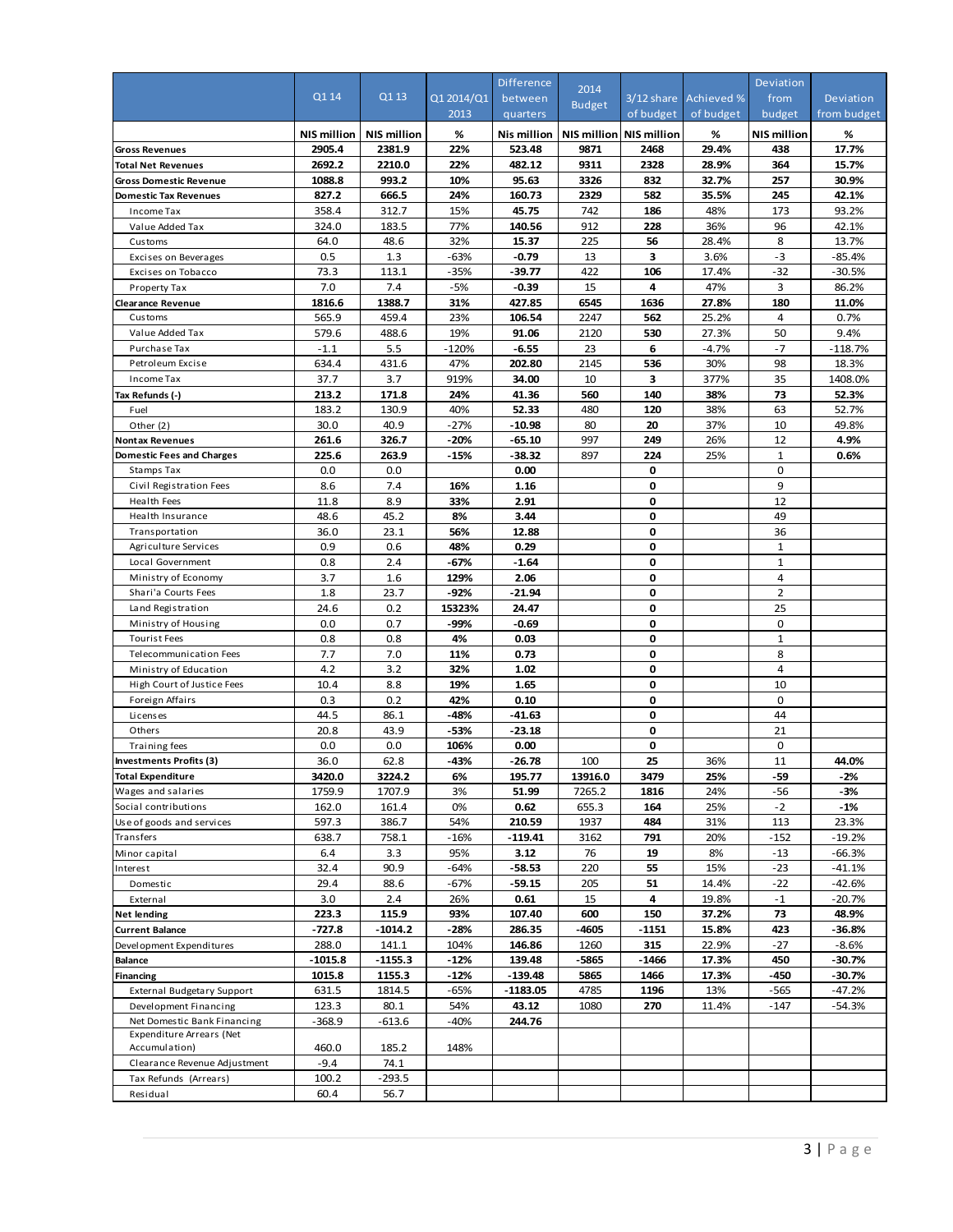#### **Revenues**

The 2014 budget was based on the baseline scenario of the medium term macro-fiscal framework (MTFF). With a real growth of 2% and inflation rate of 1.7%, the 2014 budget assumes status-quo; with no breakthrough in the peace talks, and no change in Israeli restrictions on the Palestinian economy. Yet, despite all these challenges, MoF managed to achieve moderate increase in revenues due to the reform efforts conducted based on the revenue strategy, such as:

1. Widening the tax base

- 2. The LTU- the unification of all taxpayers files into a single file
- 3. Revision of tax holidays and the investment promotion law

4. Improving trade and financial relations with the Israeli side through Joint Economic Committees/Sub-committees to resolve outstanding issues and enhance clearance revenue collection.

**Gross PNA revenues** in Q1 2014 amounted to around NIS 2.9 billion growing by 22% over Q1 2013, while exceeding the budget target for gross revenues by NIS 438 million (18%). **Total net revenue** amounted to NIS 2.7 billion in Q1 2014, increasing by 22% over the parallel quarter of 2013. Total net revenues were above the quarterly budget target by NIS 364 million (16%) due to domestic tax revenue and clearance revenue exceeding their budget targets by NIS 245 million and NIS 180 million, respectively. It should be noted that the PA's revenue strategy paved the way for reforms

**Domestic tax revenue** amounted to NIS 827 million during Q1 2014, showing an increase of 24% over domestic tax revenue collected in Q1 2013. The increase in domestic tax revenue could be attributed to increases in income tax, domestic VAT, and customs. **Income tax** amounted to NIS 358 million during Q1 2014, increasing by 15% over the parallel quarter of 2013 and reaching 48% of the full year budget. This increase was achieved due to the implementation of reforms based on MoF's revenue strategy, and is also due to some advance payments, such as that of Bank of Palestine, which amounted to NIS 42 million \$12 million. **Domestic VAT** amounted to NIS 324 million during the first quarter of 2014, showing a significant increase of 77% over the parallel quarter of 2013, and reaching 36% of the 2014 budget for domestic VAT. Domestic VAT collections were NIS 96 million above the quarterly budget target (42%), due to several payments from companies in the form of advances. The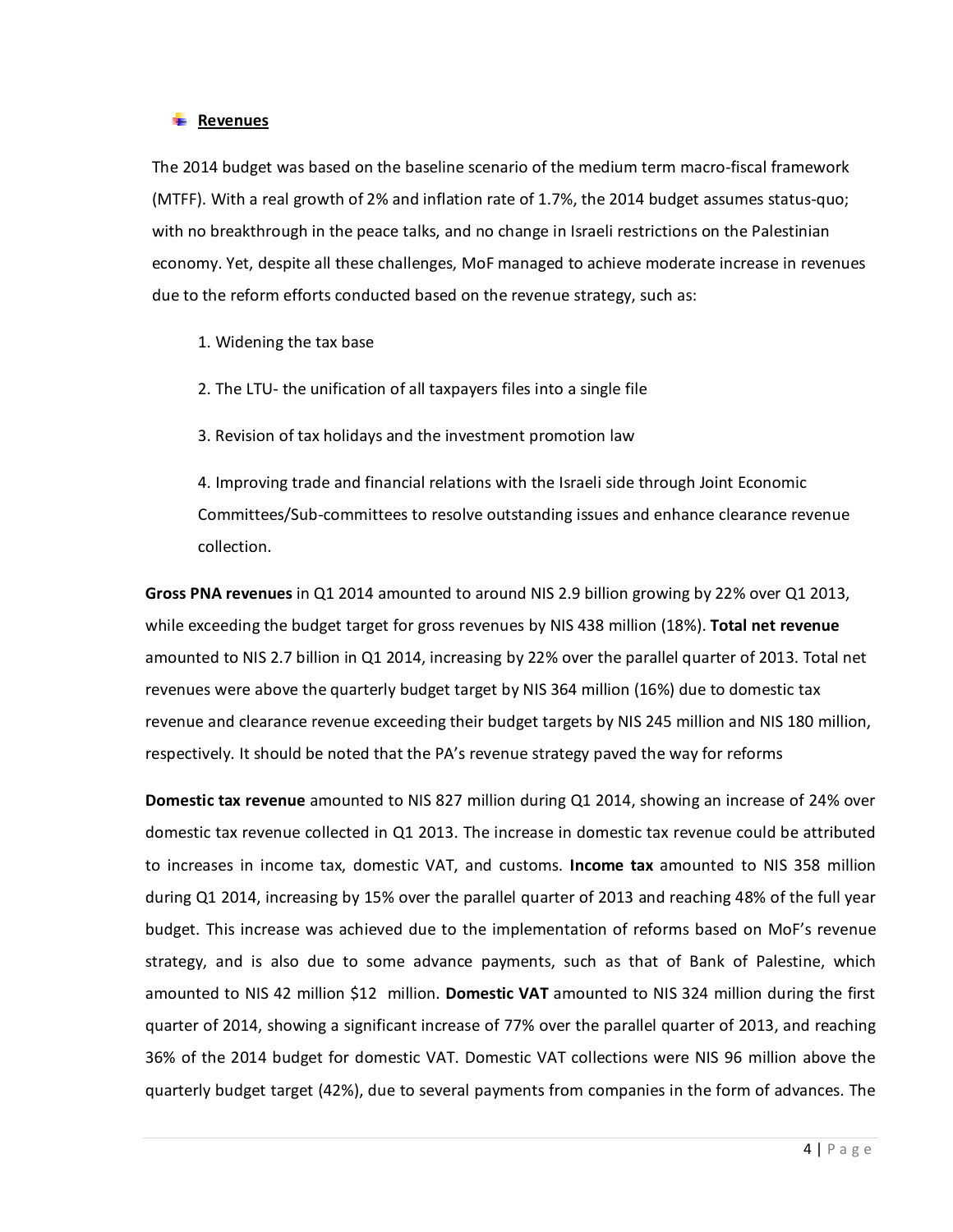PA offered a 8% discount as an incentive for taxpayers, thus, some financial insitutions paid. Bank of Palestine made a payment of NIS 42 million, Jawwal made a payment of an amount of NIS 51 million, Arab Bank made a payment of NIS 43 million, the Housing Bank paid NIS 9 million, and the Cairo Amman Bank made a payment of NIS 7.5 million.

**Domestic customs**, which is purchase tax and customs levied on cars that are reevaluated and collected by the PA, performed well during Q1 2014 and amounted to NIS 64 million, a 32% increase over the same period last year. **Excises on tobacco** amounted to NIS 73 million during Q1 2014, a decrease of 35% over the Q1 2013. This decline is mainly due to substitution from commercial cigarettes to hand-rolled (roll ups) cigarettes, which are planted in Northern West Bank areas and sold under the counter. This substitution is mainly due to the successive increases in the excises on tobacco, specifically on the "Victory" domestic brand, which is "subsidized" by the PA. Also, the smuggling of commercial cigarettes into the Palestinian market leads to a significant loss of revenue.

**Nontax revenues** amounted to NIS 262 million during Q1 2014, a decline of 20% when compared to Q1 2013. This decline is due to investment profits, as only NIS 36 million were received during the first quarter of 2014, while NIS 63 million were received in the parallel period last year.

**Clearance revenues**, which account for two thirds of total PA revenues, amounted to NIS 1.82 billion, a significant increase of 31% over the first quarter of 2013. This increase in clearance revenues could be attributed to the increases in customs, VAT, and the petroleum excise. **Customs** amounted to NIS 566 million, a 23% increase over the first quarter of 2013. **Value Added Tax** amounted to NIS 580 million, an increase by 19% over the parallel quarter of 2013. The increases in customs and VAT are due to the field campaigns conducted by the PA's custom officials, which even reached some areas in Area C, and is also attributed to a higher VAT on BLU (petroleum excise). **Petroleum excise** amounted to NIS 634 million during Q1 2014, an increase of 47% over Q1 2013. This increase is mainly due to the PA receiving a much bigger portion of petroleum excise from Gaza. In addition, the first quarter of 2014 witnessed an increase in consumption of petroleum and its products in both the West Bank and Gaza.

**Tax refunds** in Q1 2014 amounted to 213 NIS million, a 24% increase over the first quarter of 2013. This increase is mainly due to the higher fuel subsidy in the first quarter of 2014 (on average, NIS 61 million per month) relative to the lower subsidy implemented in the first quarter of 2013 (NIS 43.6 million per month on average). It should be noted that the PA's policy, incorporated into the 2014 budget, is to reduce the fuel subsidy progressively until reaching a reasonable level. The **fuel**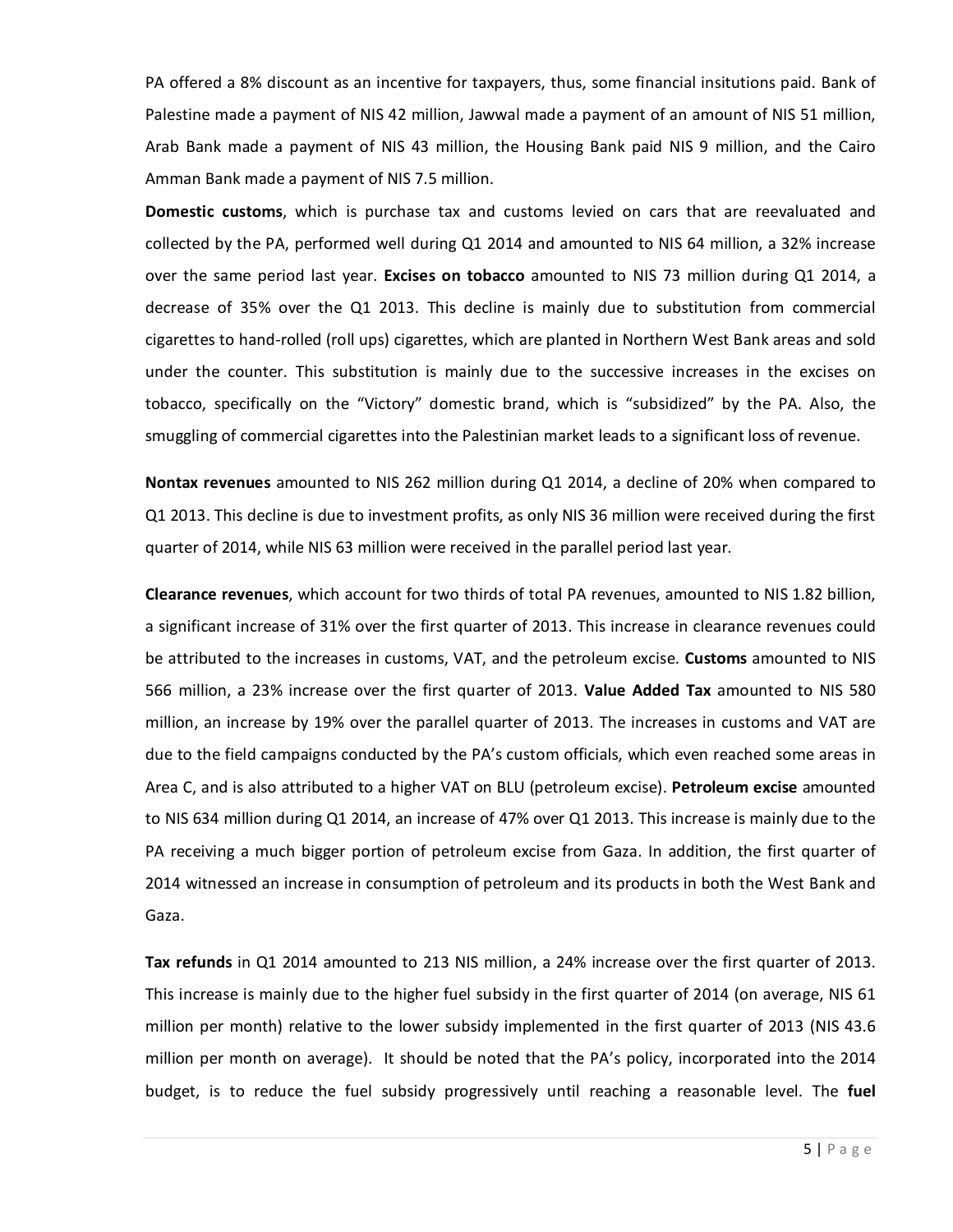component, which makes up 86% of tax refunds, amounted to NIS 183 million during Q1 2014, showing an increase of 40% over the parallel quarter due to the reasons mentioned above. The **"other"** component, which is the refunds on VAT and custom revenues, amounted to NIS 30 million during Q1 2014, a decrease by 27% relative to the parallel quarter of last year.

## **Total Expenditures**

**Total expenditures and net lending** in Q1 2014 amounted to NIS 3.42 billion, a 6% increase over the parallel period of 2013. Total expenditures and net lending were slightly below the budget target by NIS 59 million (2%), reaching 25% of the annual budget.

**Wage and salaries** amounted to NIS 1.76 billion, an increase over Q1 2013 by 3%, with a shortfall of NIS 56 million from the budget target (3%). MoF will continue its policy of zero net hiring for 2014 except for the court decision of re-enrolling teachers that were discharged for their political background. The PA will also implement partially the union's agreements; as a result, the wage bill is expected to increase by 4.9% (including COLA and annual increase), when compared with the year 2013.

**Social contribution** amounted to NIS 162 million during Q1 2014, reaching the same level as Q1 2013. Social contribution was on track with the budget target.

**Use of goods and services** amounted to NIS 597 million during Q1 2014, an increase of 54% over the parallel period of 2013. Use of goods and services expense was above the budget target by NIS 113 million (23%). This increase is mainly due to payments of arrears.

**Transfers** amounted to NIS 639 million during the first quarter of 2014, declining by 16% when compared to the first quarter of 2013. Transfers reached 20% of the annual budget, and were NIS 152 million below its budget target (19.2%).

**Minor capital expenditures** amounted to NIS 6.4 million during Q1 2014. Minor capital spending was only 8% of the annual budget for minor capital.

**Interest** (both domestic and external) in Q1 2014 amounted to NIS 32 million, a decline by 64% over the parallel quarter of 2013. Interest expense reached only 15% of its budget.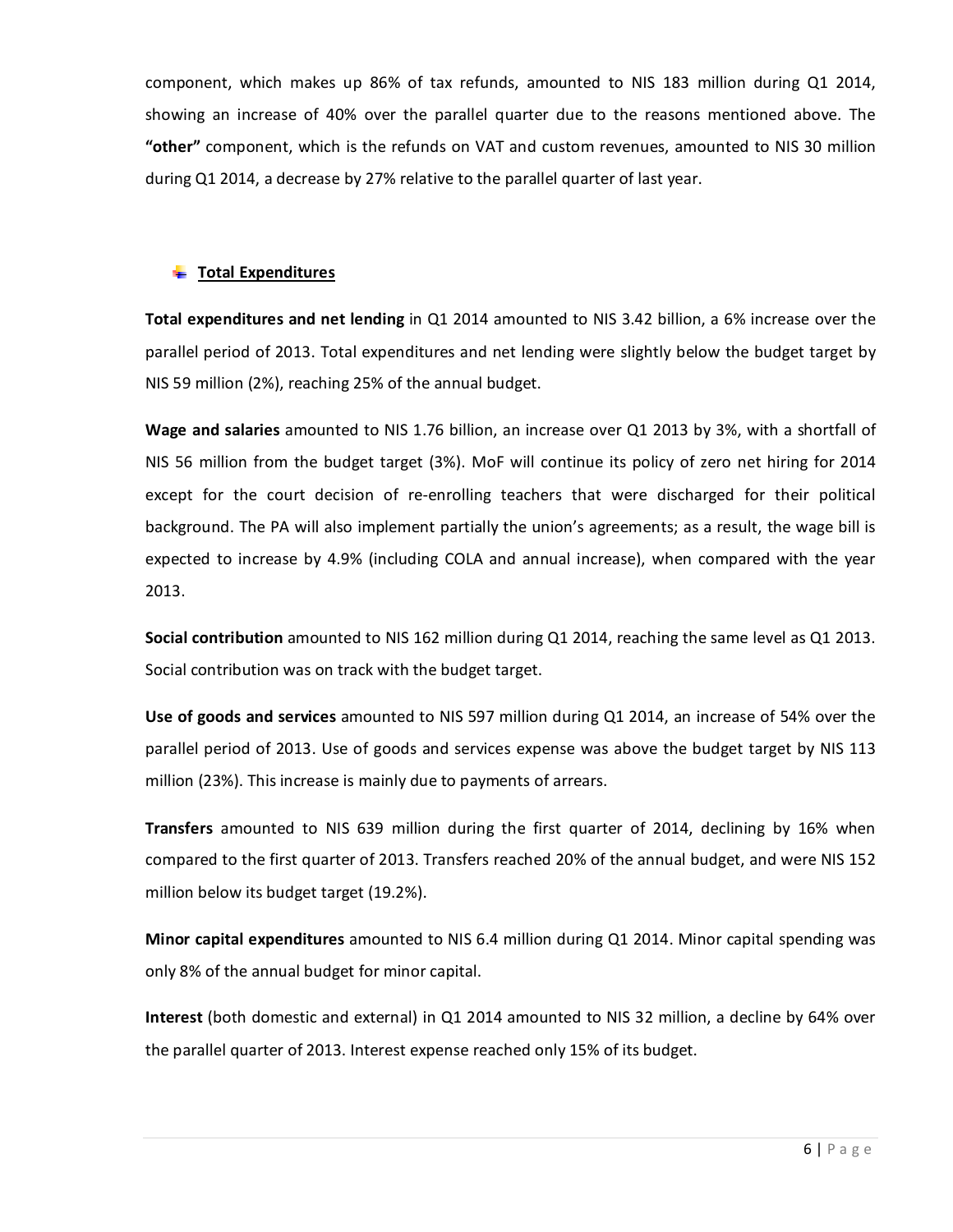**Net lending** amounted to NIS 223 million in Q1 2014, showing a significant increase of 93% when compared to the first quarter of 2013, reaching 37% of its annual budget. The PA is taking measures to decrease the net lending such as the decision of the Palestinian Cabinet that obliges electricity providers in WB&G to pay their bills in a timely manner to the Israel Electricity Company, as otherwise they will be heavily penalized. This decision will lead to a significant decline in net lending. In addition, the PA has recently established the Palestinian Electricity Transmission company (PETL) which will be in charge of establishing a modern transmission infrastructure and improving the existing network in order to reduce the volume of technical losses. PETL will also manage purchase agreements with electricity suppliers in an aim to reduce import prices.

**Development expenditures** channelled through the PA Treasury amounted to NIS 288 million during Q1 2014, showing an increase of 104% over the first quarter of 2013. Development spending reached 23% of its annual budget, falling short by NIS 27 million from its budget target. This increase in development spending was made possible by the increase in development financing witnessed in the first quarter of 2014.

# **Balance and Financing**

**Balance:** In Q1 2014 the **recurrent budget deficit** amounted to NIS 730 million, declining by 28% over the recurrent deficit of Q1 2013. This decline was achieved as revenues exceeded their budget targets, while total expenditure remained within budget target. **Total deficit** during Q1 2014 amounted to NIS 1.02 billion, a decrease over Q1 2013 by 12%.

## **Financing:**

During Q1 2014, **total external budget support** amounted to NIS 631.5 million, declining significantly by 65% over the levels of budget support attained during the first quarter of 2013. External Budget support in Q1 2013 reached only 13% of the annual budget target.

**Development financing**, on the other hand, amounted to NIS 123 million during the first quarter of 2014, an increase of 54% over the first quarter of 2013. Despite this significant increase, development financing was only 11.4% of its annual budget.